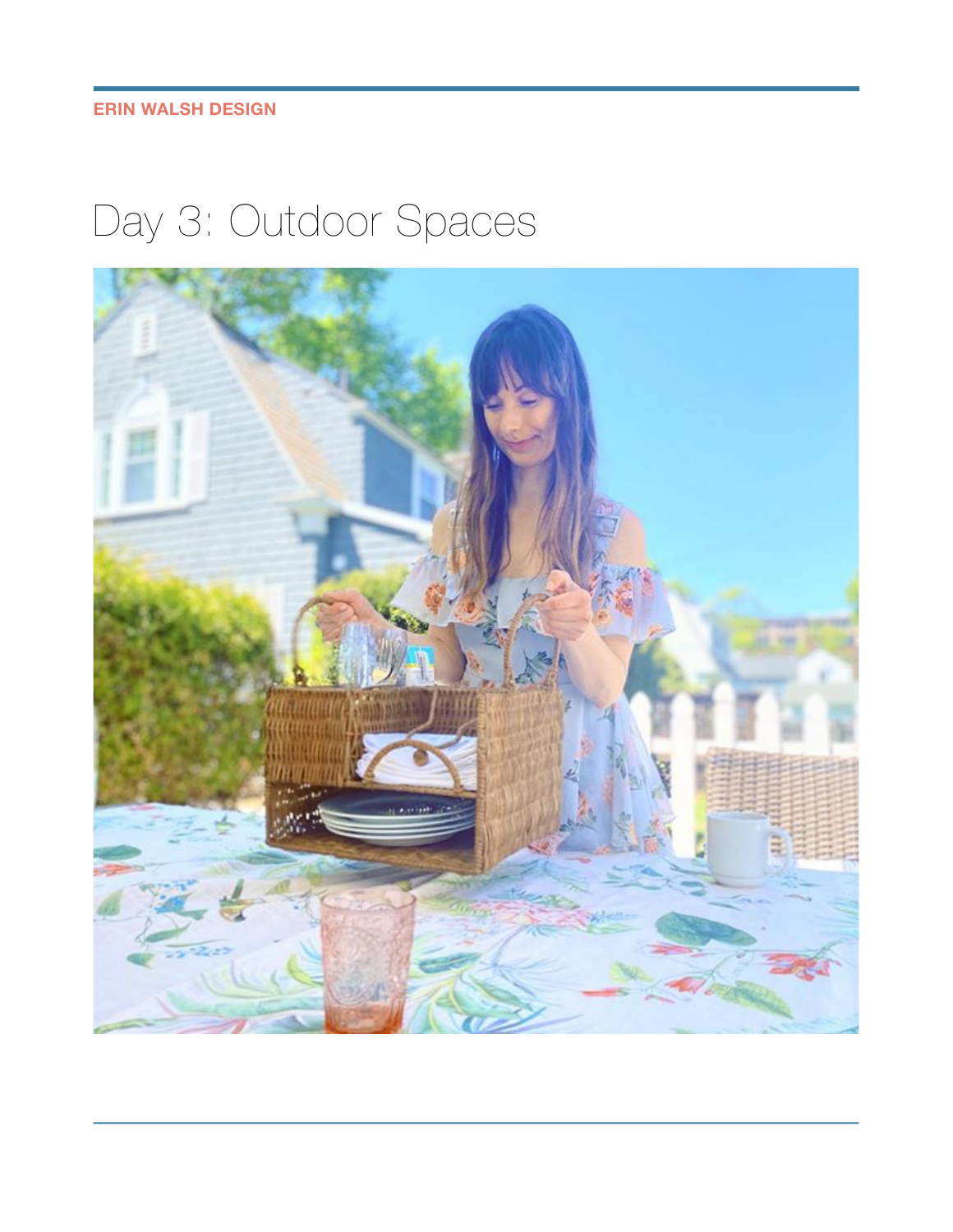## **ERIN WALSH DESIGN**

Many of us are still not comfortable going places, dining out and going on vacations (at least not those that involve planes). It is so important that we all find a way for it to feel like vacation within our own homes. There is no better way to accomplish this goal than deeply decorating an outdoor space. Outdoor spaces are rooms in their own right, and they should be treated as such. Putting a set of outdoor sofas in the yard along with a dining table is a step in the right direction, but do not stop there! Your space needs some decorative touches to make it feel cozy and restful.

#### **TASK 1**:

Wipe down hard surfaces with a natural cleanser.

**TASK 2:** Dust outdoor cushions and wipe down with a damp cloth if there are stains to lessen them.

**TASK 3**: Take physical inventory of the coziness? Does each seat have a supportive back pillow? If not, it is time to go shopping. Even comfortable hard chairs like Adirondack chairs require a pillow of some sort.

## **NOW THAT WE HAVE A CLEAN SLATE, LET'S DECORATE!**

#### **TASK 1:**

Make your outdoor space feel more like a room by creating the illusion of an enclosure with plants. Plants around the outside of an outdoor space defines the "room" and makes it feel more intimate. If you have existing plants in pots, move some of them to create boundaries for your outdoor space. If not, consider buying some new ones!

## **TASK 2:**

Add a hearty plant to the center of your dining table. This could be a potted herb, flower or plant. Annuals have a long flowering time and can last almost the entire summer! I like a stone of terra-cotta pot for a rustic old world feel.

### **TASK 3:**

Add a light, summer weight throw blanket to your outdoor space. This will need to be brought inside when not in use, but will increase the comfort factor whenever you are enjoying an evening outside. It also doubles as an extra barrier against mosquitoes when draped over your legs!

#### **TASK 4:**

Arrange pillows! Buy new ones if you do not have them.